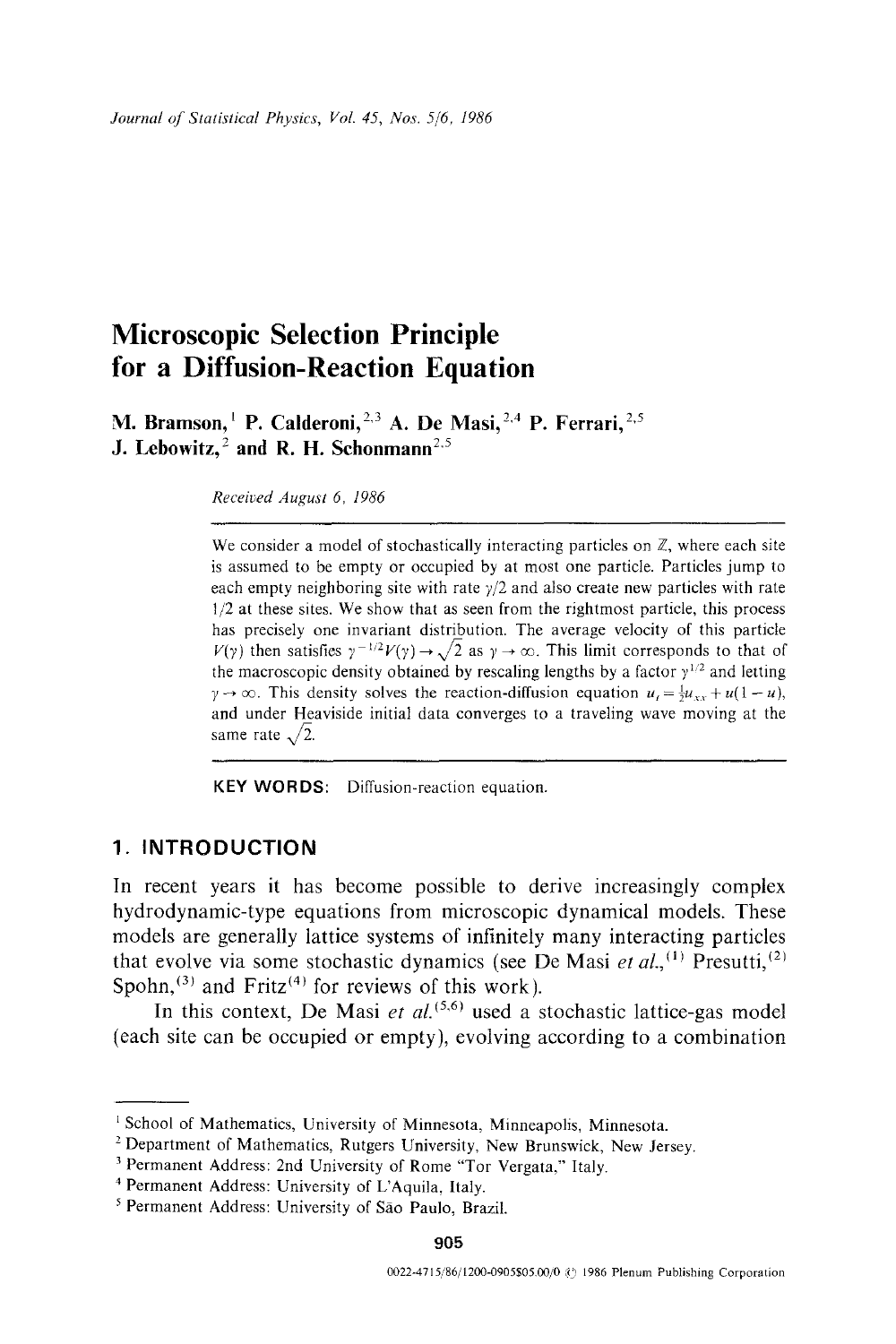of exchange and Glauber dynamics, to derive general diffusion-reaction (DR) equations of the form

$$
\partial u(x, t)/\partial t = \frac{1}{2}\nabla^2 u(x, t) + f(u(x, t))\tag{1.1}
$$

Here  $f(u)$  is a polynomial in u which vanishes at  $u=0$  and  $u=1$ ;  $u(x, t)$ represents the macroscopic particle density at  $x \in \mathbb{R}^d$  evolving on the macroscopic time scale t. The exact form of f in  $(1.1)$  is fairly arbitrary. We shall consider the simplest example of such an *f*,  $f(u) = u(1-u)$ . This is representative of the class  $f(0) = f(1) = 0$ ,  $f(u) > 0$ ,  $f'(0) > f'(u)$ , for  $0 < u < 1$ ; then (1.1) corresponds to an equation first studied by Fisher<sup>(7)</sup> and Kolmogoroff  $et al.^{(9)}$  as a model for the spread of certain genetic traits through a population. It was later studied by others in a variety of contexts.  $(8.10,11)$  An important feature of this type of DR equation is that they admit traveling front solutions:  $u(x, t) = \phi(x-ct)$ ,  $x \in \mathbb{R}$ , where  $\phi_c(y)$ satisfies the equation

$$
\phi''_c(y) + c\phi'_c(y) + f(\phi_c) = 0
$$
  
\n
$$
\lim_{y \to -\infty} \phi_c(y) = 1, \qquad \lim_{y \to +\infty} \phi_c(y) = 0
$$
\n(1.2)

which (for suitable f's) has solutions for all speeds  $c \geq c^*$ . (There are, of course, also fronts traveling in the opposite direction.) The marginal speed  $c^* = [2f'(0)]^{1/2}$ —which equals  $\sqrt{2}$  for the case  $f(u) = u(1-u)$ —is singled out in the sense that all positive data  $u_0(x)$  such that  $u_0(x) \rightarrow 1$  as  $x \rightarrow -\infty$ ,  $u_0(x)=0$  for  $x>R$ , converge as  $t\to\infty$  to  $\phi^*(x-m(t))$  for appropriate *m(t),* where  $\phi^* = \phi_{\alpha^*}$  and  $m(t)/t \rightarrow c^*$ .

This "selection principle" was investigated from a physical point of view by Langer and co-workers. (12) The interest in this problem stems from a desire to understand pattern selection principles for physical phenomena described by complex equations, e.g., dendritic growth of a solid front into a melt. For an up-to-date review see the articles by Langer<sup>(18)</sup> and Eckman. $(19)$ 

In this note we investigate certain one-dimensional microscopic models leading to the moving front solutions of the DR equations (1.1) with  $f(u) = u(1 - u)$ . We show that, as seen from the rightmost particle, this process has precisely one invariant distribution (Theorem 1) and that the average velocity  $V(y)$  of this particle satisfies  $y^{-1/2}V(y) \rightarrow \sqrt{2}$  as  $y \rightarrow \infty$ (Theorem 2). The significance of this result for other pattern selection problems is not clear. We note, however, that this stochastic microscopic system has been employed independently as a model for flame front propagation by Kerstein,  $(13)$  where occupied sites represent burned regions. His work was the direct motivation for our analysis.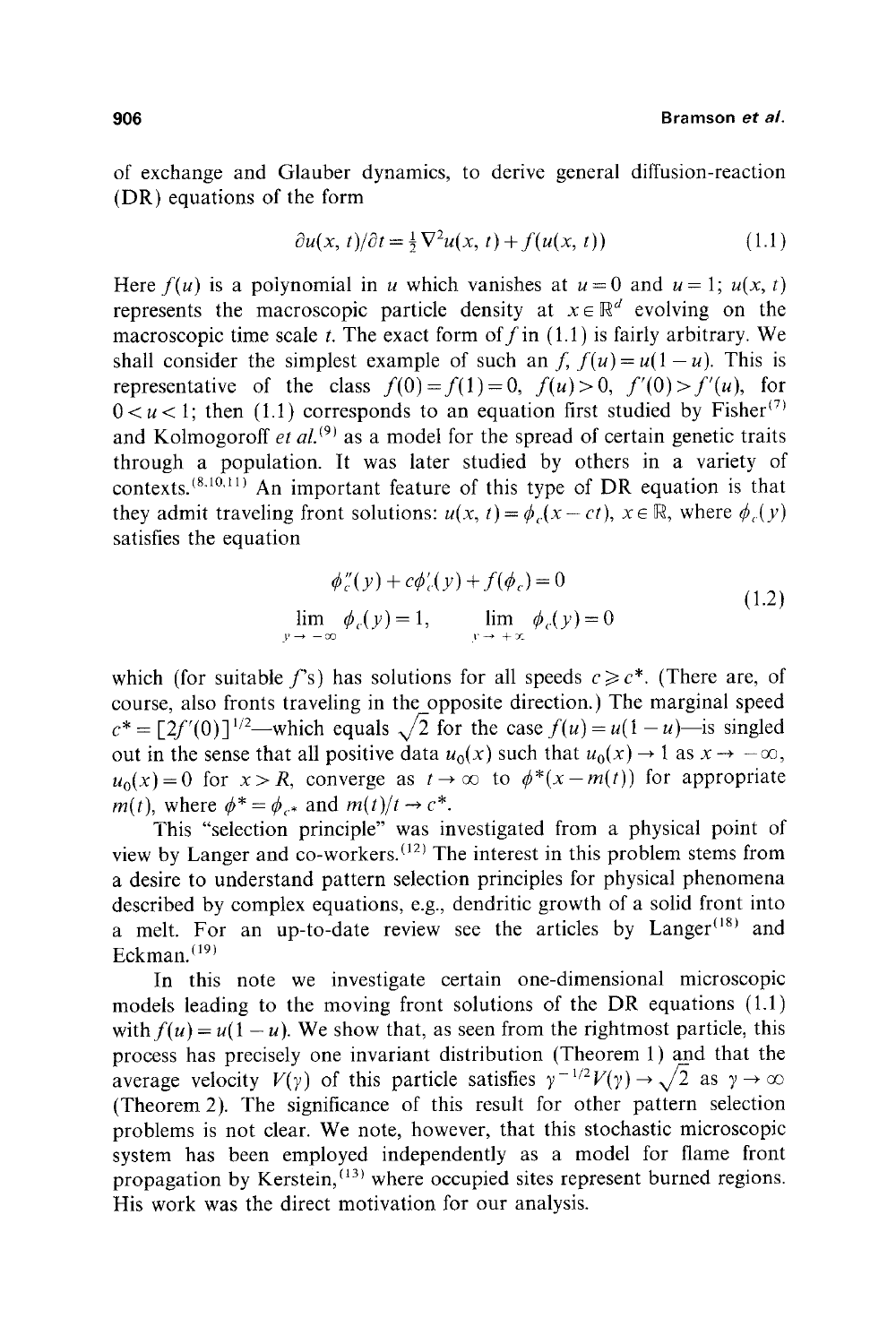The outline of this paper is as follows. In Section 2 we describe the microscopic model that leads to the desired DR equations and prove their basic properties. In Section 3 we prove the main result. In Section 4 we discuss some extensions of the results.

# **2. THE MODEL**

The microscopic models we consider are Markov processes with state space  $\Omega = \{0, 1\}^{\mathbb{Z}}$ . One can think of particles that can either jump to or create new particles at nearest neighbor empty sites on  $\mathbb{Z}$ . A particle on the site *i* waits an exponential random time with mean  $(1 + \gamma)^{-1}$ . At this time it jumps to the position *j* if it is empty, with probability  $\gamma(1 + \gamma)^{-1} p(j - i)$ ,  $p(-1) = p(1) = 1/2$ ,  $p(k) = 0$  if  $|k| \neq 1$ , and with probability  $(1 + \gamma)^{-1} p(j - i)$ , it creates a new particle at the site j if it is empty. If the site  $j$  is occupied, nothing happens.

Before we give a formal definition of this process, we introduce some notation:

Elements of  $\Omega$  (configurations) will be represented by symbols such as  $n, \xi, \zeta$ .

Given  $\eta \in \Omega$  and  $i \in \mathbb{Z}$ ,  $\eta(i) \in \{0, 1\}$  is the projection of  $\eta$  at the site i.

 $\{0, 1\}$  is endowed with the discrete topology and  $\Omega$  with the corresponding product topology and  $\sigma$ -field  $\Sigma$ . Probability distributions on  $(\Omega, \Sigma)$  will be represented by symbols like  $\mu$ , v.

 $n^{j}$  is defined by

$$
\eta^{j}(i) = \begin{cases} \eta(i) & \text{if } i \neq j \\ 1 & \text{if } i = j \end{cases}
$$

 $n^{j,k}$  is defined by

$$
\eta^{j,k}(i) = \begin{cases} \eta(i) & \text{if } i \notin \{j,k\} \\ \eta(j) & \text{if } i = k \\ \eta(k) & \text{if } i = j \end{cases}
$$

For any cylindrical function  $f: \Omega \to R$  the generator L of the process is defined by

$$
(Lf)(\eta) = (\gamma/2) \sum_{i,j \in \mathbb{Z}} p(j-i) [f(\eta^{i,j}) - f(\eta)]
$$

$$
+ \sum_{i,j \in \mathbb{Z}} p(j-i) [f(\eta^{j}) - f(\eta)] \eta(i)
$$

This generator defines a unique Markov process.<sup>(14)</sup> Let  $(\xi_i^{\mu}, t \ge 0)$  be the process starting at time zero from a random configuration distributed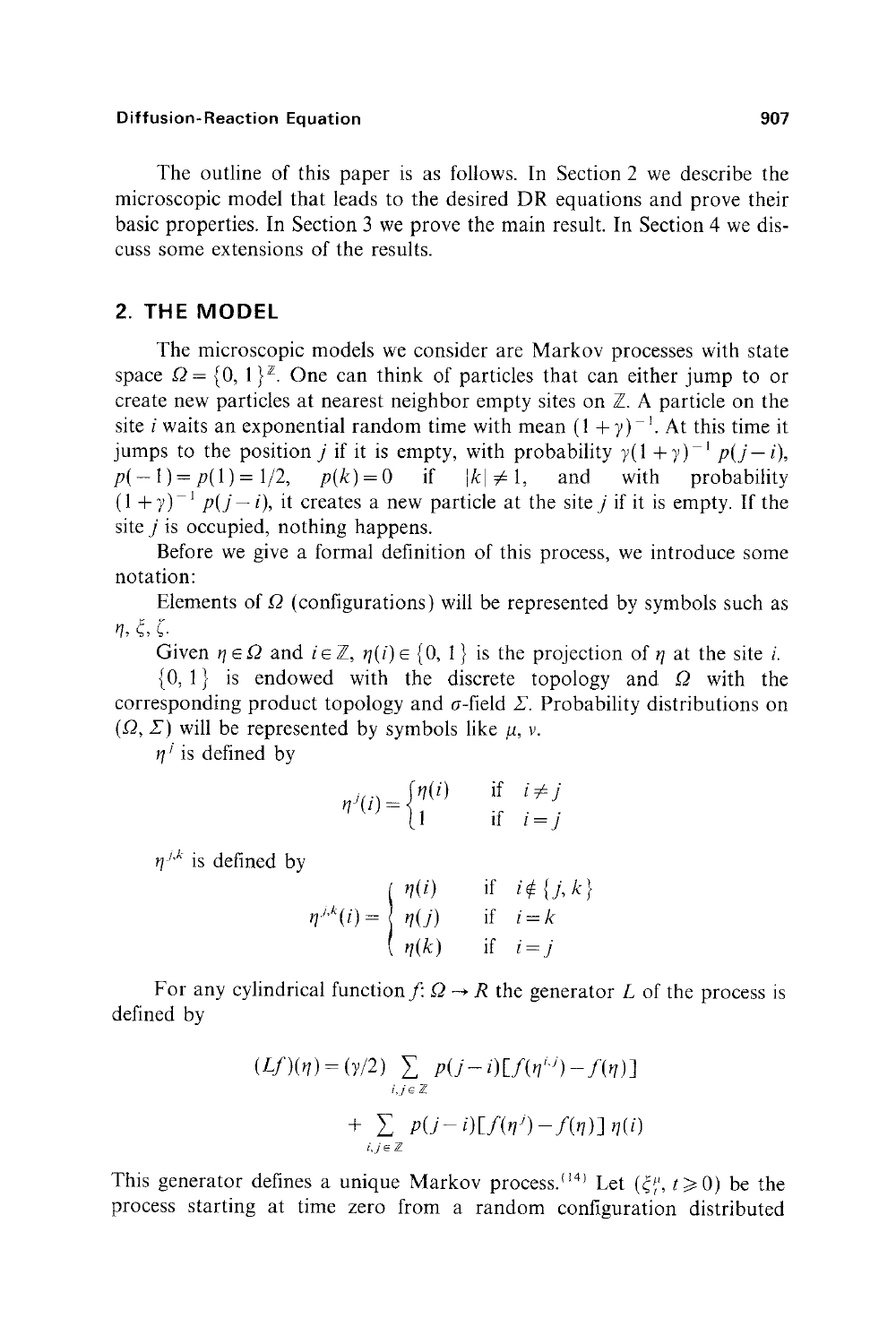according to  $\mu$ . If  $\mu$  is the point mass on a single configuration  $\eta$ , we write  $\xi_{l}^{\eta} = \xi_{l}^{\mu}$ .

Next we describe the relations between the macroscopic equation (1.1) and the microscopic system. Let  $\mu^{\gamma}$  be a family of initial measures satisfying conditions (i)-(iii) of Definition 2.2 in Ref. 6; for example, one may think of  $\mu^{\gamma}$  as a sequence of Bernoulli measures such that  $\mu^{\gamma}(\eta(x)=1)=$  $m((1/\sqrt{\gamma}) x)$ , where *m* is a smooth function  $\mathbb{R} \to [0, 1]$ . Under these conditions, it was proved in Ref. 6 that for any  $t \ge 0$  and  $x \in \mathbb{R}$ ,

$$
\mathbb{E}(\xi_t^{\mu^2}(\sqrt{\gamma} x)) \xrightarrow[\gamma \to \infty]{} u(x, t) \tag{2.1}
$$

where  $u(x, t)$  is the solution of (1.1) with  $f(u) = u(1-u)$  and initial data  $u(x, 0) = m(x)$ . (In fact, almost sure convergence for suitable functions was proved.)

We remark that it follows from the proof in Ref. 6 that one can also consider as initial measure  $\mu^{\gamma}$  a point mass concentrated on the configuration  $\eta^-$ ;  $\eta^-$  (j) = 1 if j less 0 and  $\eta^-$  (j) = 0 if j > 0. In this case (2.1) holds for any  $t > 0$  and  $x \in \mathbb{R}$  and the corresponding initial data  $m(x)$  for  $u(x, t)$  is the Heaviside profile, i.e.,  $m(x) = 1$  if  $x \le 0$  and  $m(x) = 0$  if  $x > 0$ .

We will be interested in the case in which the initial microscopic configuration has a rightmost particle. In this case there will be at all times a rightmost particle. It will be useful then to look at the system from this first particle. To do so, we set

$$
\tilde{\Omega} = \{ \eta \in \Omega : \eta(0) = 1, \eta(j) = 0 \text{ if } j > 0 \}
$$

For  $\eta \in \Omega$ ,  $i \in \mathbb{Z}$ , let  $\eta - i$  denote the configuration defined by  $(\eta - i)(j) = \eta(i + j).$ 

For  $\mu$  concentrated on  $\tilde{\Omega}$ , define

$$
X_t^{\mu} = \sup\{i \in \mathbb{Z} : \xi_t^{\mu}(i) = 1\}
$$

Set

$$
\zeta_t^{\mu} = \xi_t^{\mu} - X_t^{\mu}
$$

 $({\zeta}_i^n, t \geq 0)$  is a process with states on  $\tilde{\Omega}$ . A basic result about this process is the following:

**Theorem 1.** The family  $\{(\zeta_i^n, t \ge 0), \eta \in \tilde{\Omega}\}\)$  has a unique invariant measure v, which is concentrated on

$$
\tilde{\Omega}_0 = \{ \eta \in \tilde{\Omega} : \eta(i) = 1 \text{ if } i < M, \text{ for some } M > -\infty \}
$$

*Proof. Existence.*  $(\zeta, t \ge 0)$  is a Feller process. This fact can be proven in a way analogous to Proposition (1.4) of Chapter I of Ref. 15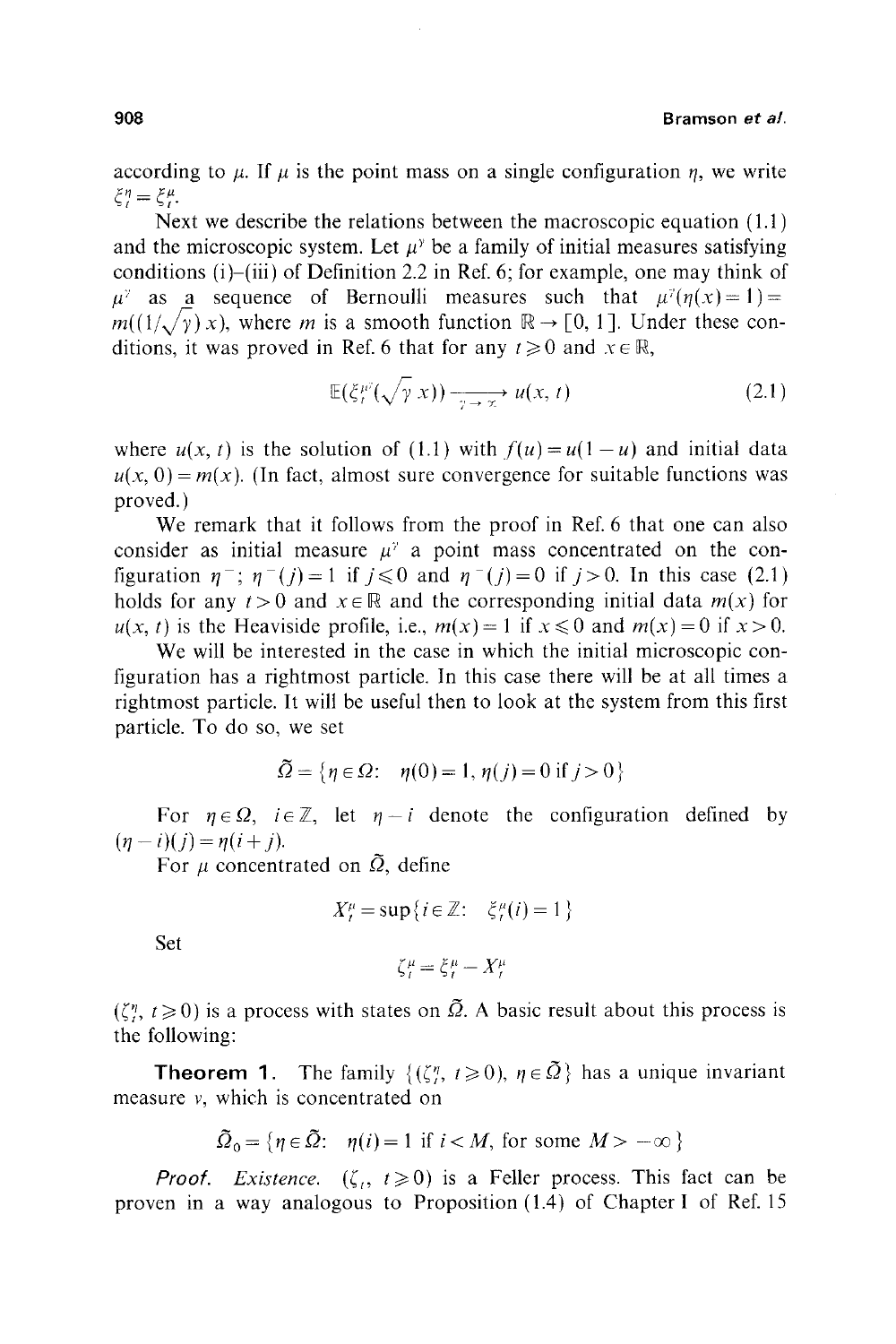(p. 15). The only difference is that here the process is seen from the perspective of the first particle, but since the movement of this particle is bounded by appropriate Poisson processes, this is not a problem. (One should observe that the situation is completely different for systems in which particles can die<sup>(16)</sup>; in that case the process seen from the first particle is not in general Feller, since this first particle can make unbounded jumps in a very short time interval.) Existence follows now from well-known results, since  $\tilde{\Omega}$  is compact. (See Proposition 1.8 of Chapter I of Ref. 14.)

*Uniqueness.* Assume that v is invariant. Then since particles are created and not destroyed, v must be concentrated on configurations in  $\Omega$ with infinitely many particles. These configurations are completely specified by the random variables  $R_1, R_2, \dots$ , where  $R_1 = 0$ ,

$$
R_{i+1} = \sup\{x < R_i; \quad \eta(x) = 1\}, \qquad i = 1, 2, \dots
$$

The basic point is that v is concentrated on  $\tilde{Q}_0$ , i.e., that with v-probability one,  $R_i - R_{i+1} > 1$  for only a finite number of indices i. Uniqueness then follows, since due to the countability of  $\tilde{Q}_0$ ,  $\zeta$ , is equivalent to an irreducible Markov chain and hence cannot have more than one invariant probability measure. Now  $R_n$  jumps one unit (up or down) when either the first or the *n*th particle in  $\xi_i$  jumps. It jumps up at least one unit when a particle is created to the right of the *n*th and the left of the first particle in  $\zeta_i^n$  and it does not decrease when a particle is created to the right of the first particle. So, with respect to  $(\xi_i^{\nu})$ , chosen from the stationary measure v,

$$
\left(\frac{d}{dt} ER_n\right)_{t=0}
$$
\n
$$
\geq -\frac{\gamma}{2} - \frac{\gamma}{2} \nu \{R_n - R_{n+1} > 1\}
$$
\n
$$
+ \frac{\gamma}{2} \nu \{R_1 - R_2 > 1\} + \frac{\gamma}{2} \nu \{R_{n-1} - R_n > 1\}
$$
\n
$$
+ \sum_{i=1}^{n-1} \nu \{R_i - R_{i+1} > 1\}
$$
\n(2.2)

Since v is invariant, the left-hand side must be zero. Therefore, for any  $n$ ,

$$
\sum_{i=1}^{n-1} v\{R_i - R_{i+1} > 1\} < \gamma < \infty
$$

By the Borel-Cantelli Lemma,  $v(\tilde{Q}_0) = 1$ , as desired.

The process  $\xi_i^v$  represents a microscopic propagating front. Indeed, the position of the first particle  $X_t^v$  is a process with stationary increments and,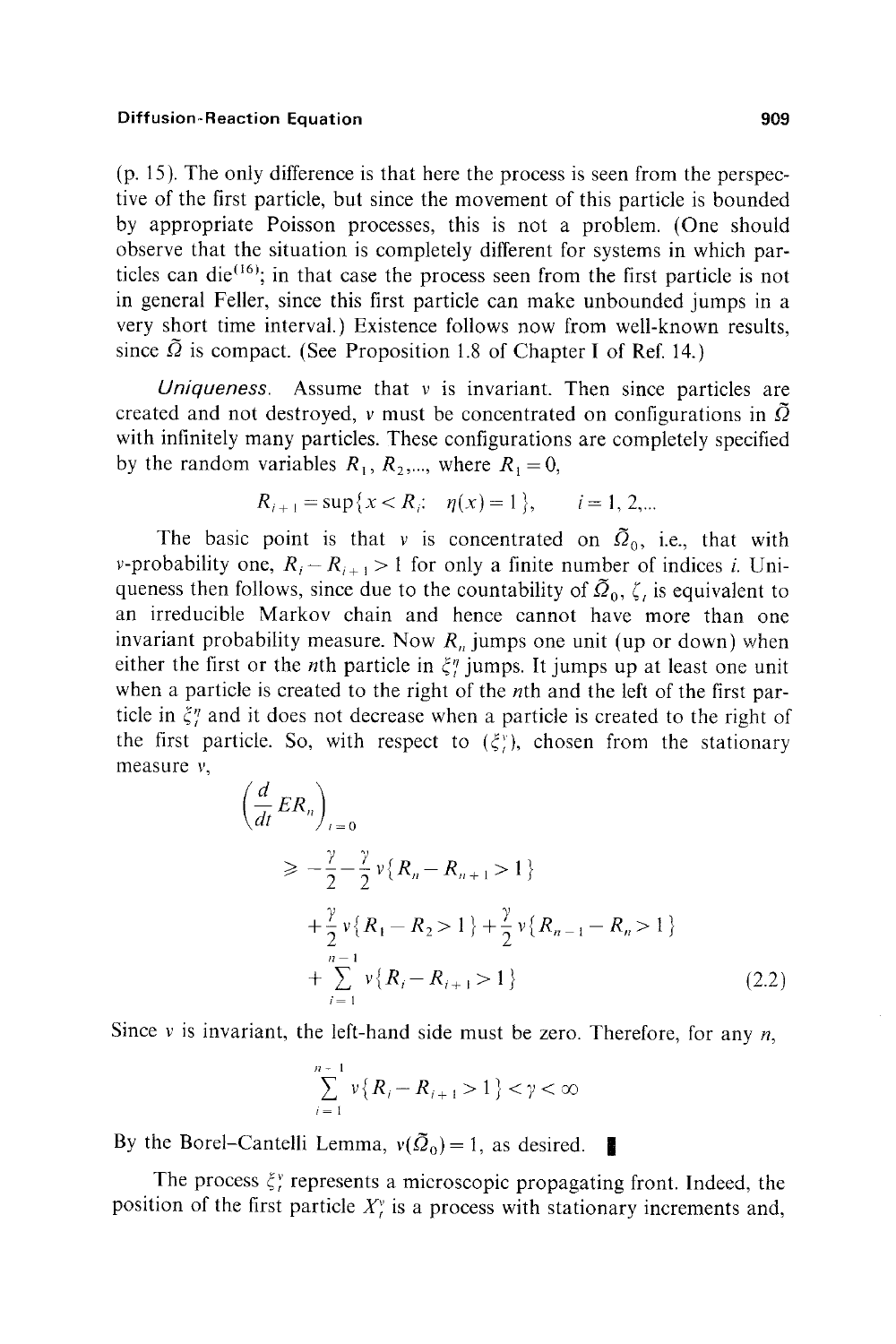as seen from this particle, the system is in a stationary state. There are various different (but equivalent) ways to define the microscopic velocity of propagation for this system. For instance:

1. Since  $(X_t^v, t\geq 0)$  has stationary increments,

$$
t^{-1}EX_t^{\gamma}=V(\gamma)
$$

where  $V(\gamma)$  is a constant—the velocity of the first particle.

2. For  $\mu$  concentrated on  $\tilde{Q}_0$ , the random variables

$$
Y_t^{\mu} =
$$
 number of particles created in the process  

$$
(\xi_t^{\mu})
$$
 from time 0 to t

are well defined and finite. Clearly  $(Y_i^r, t \ge 0)$  has stationary increments and therefore

$$
t^{-1}EY_t^{\mathfrak{v}} = \widetilde{V}(\mathfrak{y})
$$

where  $\tilde{V}(\gamma)$  is a constant—the rate of creation of particles.

It is easy to see that  $V(y) = \tilde{V}(y)$ . Indeed, let

$$
H_t = \sum_{i \leq x_t^v} \left[1 - \xi_t^v(i)\right]
$$

and  $H_t^K = \min(H, K_t)$ . Notice that  $H_t$  increases by one if the first particle jumps to the right, and decreases by one if the first particle jumps to the left or there is a creation to the left of the first particle. Then, with respect to the invariant measure v:

$$
\frac{d}{dt} EH_t^K \bigg|_{t=0} = \frac{\gamma}{2} \nu \{H_t < K\} - \frac{\gamma}{2} \nu \{\zeta(-1) = 0, H_t < K\} - \sum_{i < 0} \nu \{\zeta(i) \ (1 - \zeta(i+1)), H \leq K\}.
$$

The left-hand side above is zero by the invariance of v. Since  $\gamma\{H, \langle K \rangle \uparrow 1$ , by Dominate Convergence Theorem, the right-hand side converges as  $K \to \infty$  to  $V(\gamma) - V(\gamma)$ . Note that

$$
\frac{dEY_t^{\mu}}{dt} = \frac{1}{2} \sum_{i \in \mathbb{Z}} P(\xi_t^{\mu}(i) = 1, \xi_t^{\mu}(i+1) = 0)
$$
  
+ 
$$
\frac{1}{2} \sum_{i \in \mathbb{Z}} P(\xi_t^{\mu}(i) = 1, \xi_t^{\mu}(i-1) = 0)
$$
  
= 
$$
E\left\{ \sum_{i \in \mathbb{Z}} \xi_t^{\mu}(i)[1 - \xi_t^{\mu}(i+1)] \right\} - \frac{1}{2}
$$
 (2.3)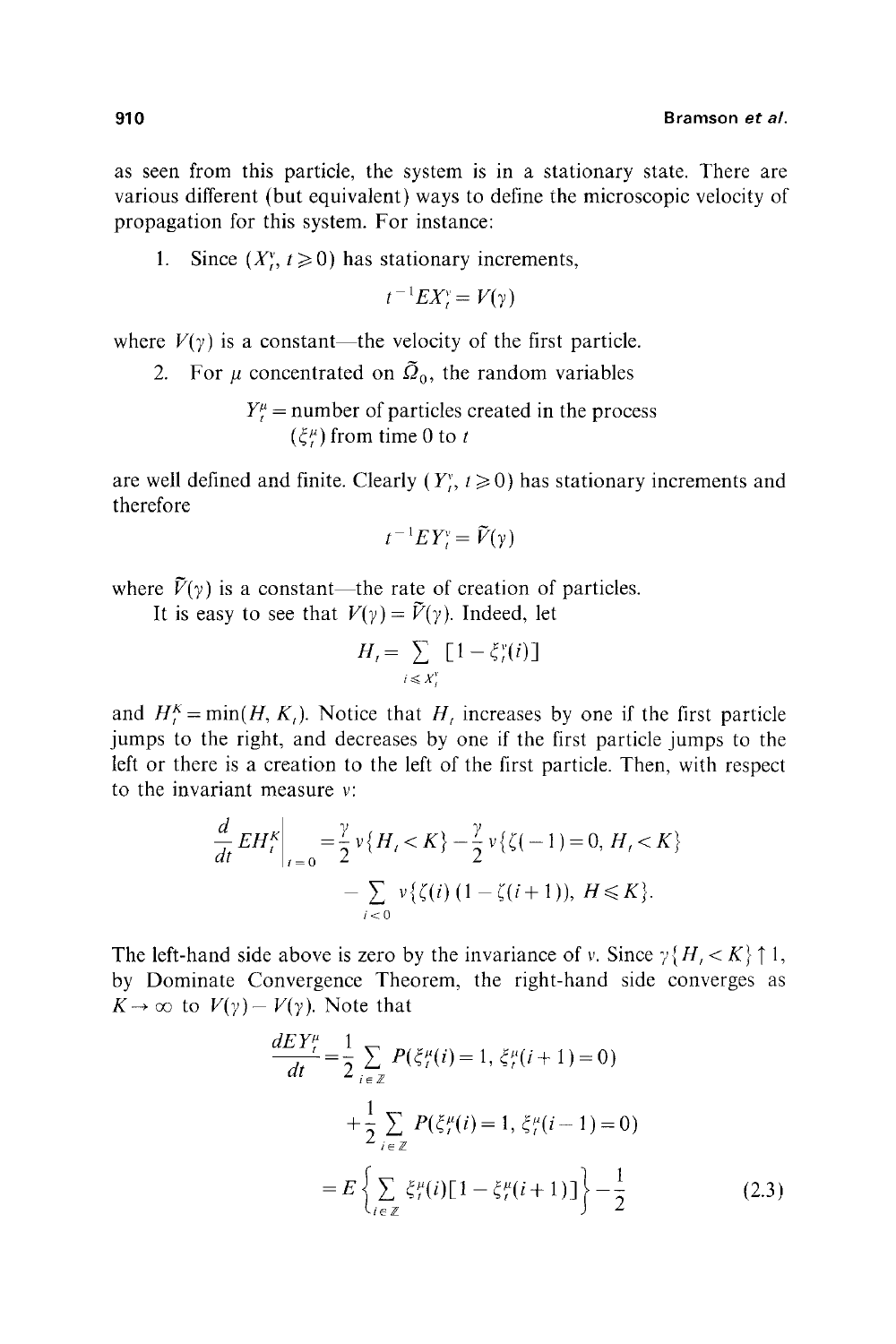One can consider the velocity of the ith particle or of the ith hole, etc., and get an equivalent definition for the velocity. It is also possible to define the velocity in terms of the "middle position"  $M$ , specified by

$$
\sum_{i \ge M_t^{\mu}} \xi_t^{\mu}(i) = \sum_{i \le M_t^{\mu}} \left[1 - \xi_t^{\mu}(i)\right]
$$

Here  $M_{t}^{\mu} = M_{0}^{\mu} + Y_{t}^{\mu}$ , as one can verify by induction. The movement of this middle point is therefore governed by the creation of particles, even if  $\mu \neq \nu$ . (See Ref. 12 for some simulation results.) Our main result is the following:

**Theorem 2.** 
$$
\lim_{\gamma \to \infty} \gamma^{-1/2} V(\gamma) = \sqrt{2}
$$
.

This corresponds to  $\lim_{t\to\infty} t^{-1}m(t)=\sqrt{2}$  for the solution  $u(x, t)$  of 1.1) and (2.1) under Heaviside initial data.

Note that this is the limit one obtains for the asymptotic velocity of the rightmost particle of one-dimensional branching Brownian motion.  $(11.17)$  What Theorem 2 asserts, then, is that the differences in behavior for the two processes, including the saturation exhibited by our lattice model, do not give rise to different asymptotic velocities for the rightmost particles.

We prove Theorem 2 in the next section. The asymptotics of  $V(y)$  for  $y$ small are considerably easier to derive, which we shall do now. Clearly

$$
N(t) - M_1(t) \leqslant X_t^v \leqslant N(t) + M_2(t)
$$

for appropriate Poisson processes  $N(t)$ ,  $M<sub>1</sub>(t)$ , and  $M<sub>2</sub>(t)$ , where  $N(t)$  has rate  $1/2$  and corresponds to creation of particles and  $M_i(t)$ ,  $i = 1, 2$ , have rates  $\gamma/2$  and correspond to jumps. So

$$
1/2 - \gamma/2 \le V(\gamma) \le 1/2 + \gamma/2 \tag{2.4}
$$

and  $V(\gamma) \rightarrow 1/2$  as  $\gamma \rightarrow 0$ .

It is moreover true that

$$
(\gamma/2)\left[\,V(\gamma)\,-\frac{1}{2}\,\right]\rightarrow 1\qquad\text{as}\quad\gamma\rightarrow 0\tag{2.5}
$$

i.e.,  $V(y) = 1/2 + \gamma/2 + o(y)$ . To see this, use the notation introduced in the proof of the uniqueness of  $\nu$ . We have

$$
V(\gamma) = 1/2 - \frac{1}{2}\gamma v \{R_1 - R_2 > 1\} + \gamma/2
$$
  
= 1/2 + \frac{1}{2}\gamma v \{R\_1 - R\_2 = 1\} (2.6)

But from (2.2)

$$
0 = \frac{d}{dt} ER_2 \geqslant -\frac{\gamma}{2} - \frac{\gamma}{2} v \{R_2 - R_3 > 1\} + (\gamma + 1) v \{R_1 - R_2 > 1\}
$$
\n
$$
\geq -\gamma + (\gamma + 1) v \{R_1 - R_2 > 1\}
$$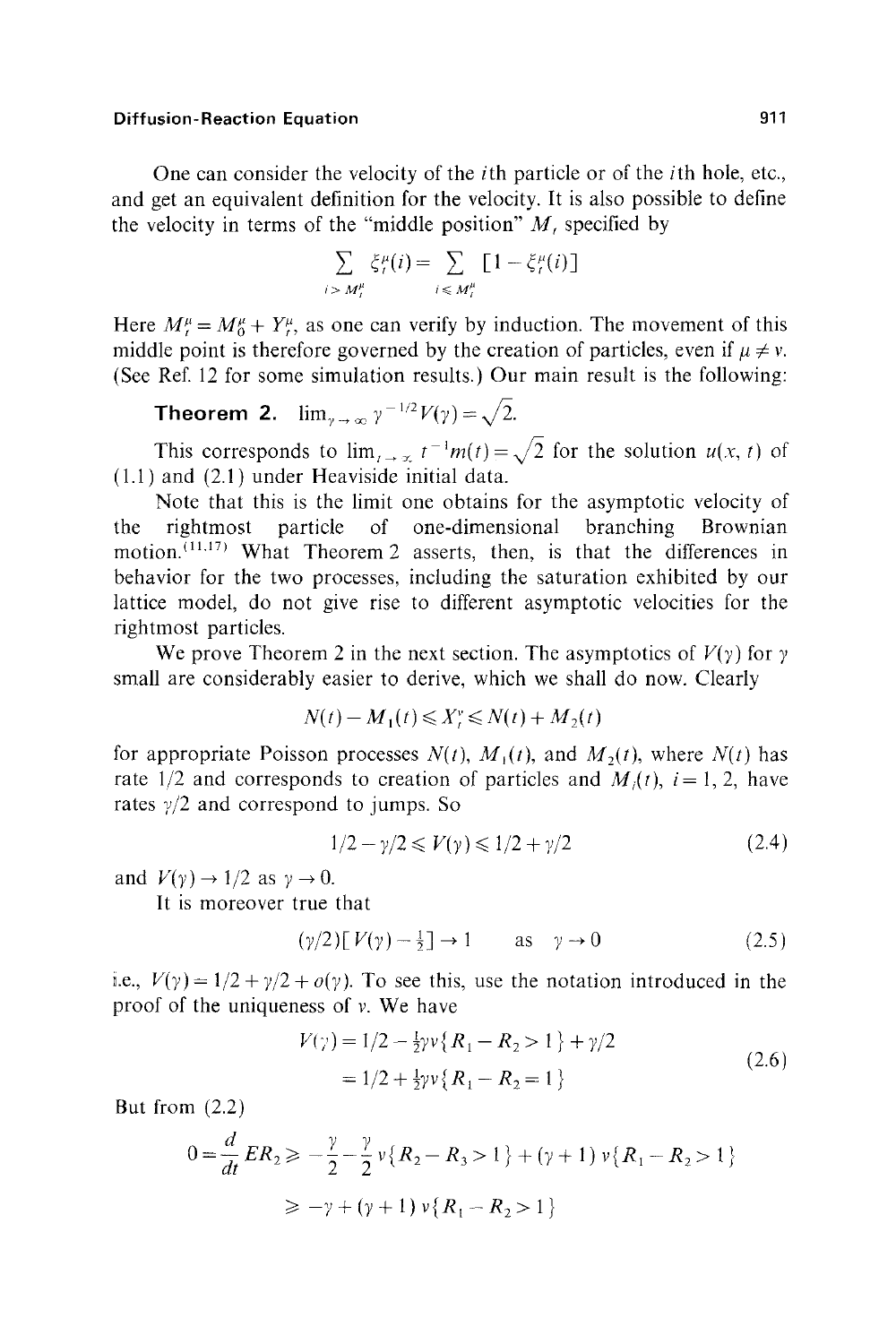Hence

$$
\nu\{R_1 - R_2 > 1\} \leq \gamma/(\gamma + 1)
$$

and therefore

$$
\nu\{R_1 - R_2 = 1\} \ge 1/(\gamma + 1)
$$

From (2.4) and (2.6)

$$
\frac{1}{2} + \frac{\gamma}{2(\gamma + 1)} \leqslant V(\gamma) \leqslant \frac{1}{2} + \frac{\gamma}{2}
$$

from which (2.5) follows.

# **3. PROOF OF THEOREM 2**

We break up the proof of Theorem 2 into two parts, corresponding to finding a lower bound and an upper bound on  $\gamma^{-1/2}V(\gamma)$ . We use the definitions 1 and 2 of  $V(y)$  in the different parts. Miraculously, both bounds converge to  $\sqrt{2}$  as  $\gamma \to \infty$ .

**Part 1:** 

$$
\liminf_{\gamma \to \infty} \gamma^{-1/2} V(\gamma) \geqslant \sqrt{2}
$$

*Proof.* We use the abbreviations  $\xi_i = \xi_i^{\eta_i}$ ,  $\overline{X}_i = X_i^{\eta_i}$ ,  $\overline{Y}_i = Y_i^{\eta_i}$ .

**Lemma 1.** For any  $\eta \in \tilde{\Omega}_0$ ,  $Y_\eta$  is stochastically greater than  $\overline{Y}_t$ . In particular,  $EY_i^{\eta} \geqslant E\overline{Y}_i$ .

*Proof.* We start by defining a partial order on  $\tilde{Q}_0$ . For  $\eta \in \tilde{Q}_0$  recall the definition of  $R_i$ ,  $i = 1, 2,...$ , which we now denote by  $R_i(\eta)$ . Write  $\eta' \ge \eta$ if  $R_i(\eta') - R_{i+1}(\eta') \ge R_i(\eta) - R_{i+1}(\eta)$  for  $i = 1, 2,...$ .

The basic argument involves a coupling, which can be most easily described in the following informal way: suppose that the particles that define *n* and *n* are white. The particles created in  $\xi$ , after time 0 will be blue, whereas the particles created in  $\xi_i^n$  will be either blue or red; the coupling will be such that to each blue particle in  $\zeta$ , there will correspond a blue particle in  $\zeta$ . Then  $\overline{Y}_r$  = number of blue particles at time  $t \leq$  number of blue and red particles at time  $t = Y^n_t$ .

To construct this coupling, we do the following. Up to the time of the first attempt at creation  $T_1$  we couple the *i*th particle of  $\xi$ <sup>*n*</sup> (counted from right to left) with the *i*th particle of  $\xi_i$ : they attempt to jump or create a particle to the right or left together. Then the order  $\zeta_i^{\eta} \geq \zeta_i$  is maintained up to  $T_1$ . At  $T_1$  there are three possibilities:

(a) No particle is created in either system. We can then proceed as before until the time  $T_2$  of the second attempt at creation.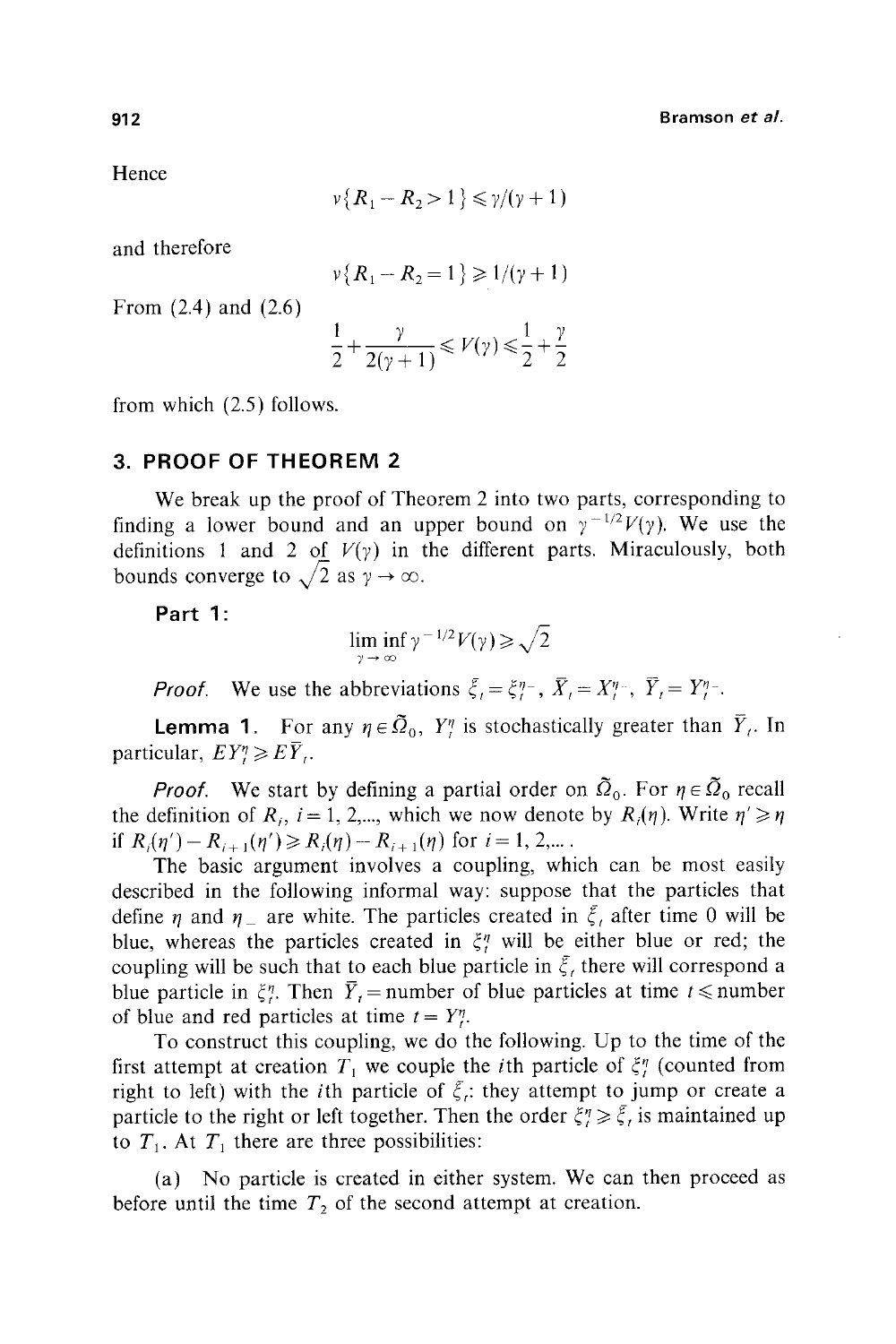(b) A particle is created in both systems. In this case, color both the new particles blue. We renumber the particles (without distinguishing between white and blue) and continue with the same rule as before up to time  $T_2$ .

(c) A particle is created in  $\xi_i$ , but not in  $\xi_i$ . The particle created in the first system is then colored red. The red particles will not be considered in the enumeration of the particles and will not be coupled to any other.

The same rules are employed at the other times when either a white or blue particle attempts to reproduce. Red particles, on the other hand, produce red particles. Moreover, for red particles, the following extra rules are applied (red particles can be thought of as second-class particles):

1. If a red particle tries to create a particle in the position of a white, blue, or red particle, nothing happens.

2. If a white or blue particle in  $\xi_i^n$  tries to create a particle in the position of a red particle and creation also occurs in the other system, then this red particle becomes blue and will be coupled with a particle in the other system as in (b).

3. If a red particle tries to jump to the position of a white or blue particle, nothing happens.

4. If a white or blue particle tries to jump to the position of a red particle, they exchange positions.

Let  $\tilde{\xi}_i^n$  be the process defined by the white and blue particles in the system started from  $\eta$ . Proceeding by induction as above, then for all t

$$
\bar{\xi}_t \! \leqslant \! \overline{\xi}_t^{\eta}
$$

Therefore, whenever a blue particle is created in  $\xi_i$ , a corresponding one is created in  $\tilde{\xi}^{\eta}$ .

From the definition of the velocity  $V(y)$  in terms of the rate of creation (see Section 2.2) and from Lemma 1 we have that for any  $t>0$ 

$$
\gamma^{-1/2} V(\gamma) = \gamma^{-1/2} t^{-1} E(Y_t^{\nu}) \ge \gamma^{-1/2} t^{-1} E(\bar{Y}_t)
$$
\n(3.1)

Furthermore, by (2.3) we obtain that

$$
E(\overline{Y}_i) = \int_0^t ds \left( E \left\{ \sum_{j \in Z} \overline{\xi}_s(j) [1 - \overline{\xi}_s(j+1)] \right\} - 1/2 \right) \tag{3.2}
$$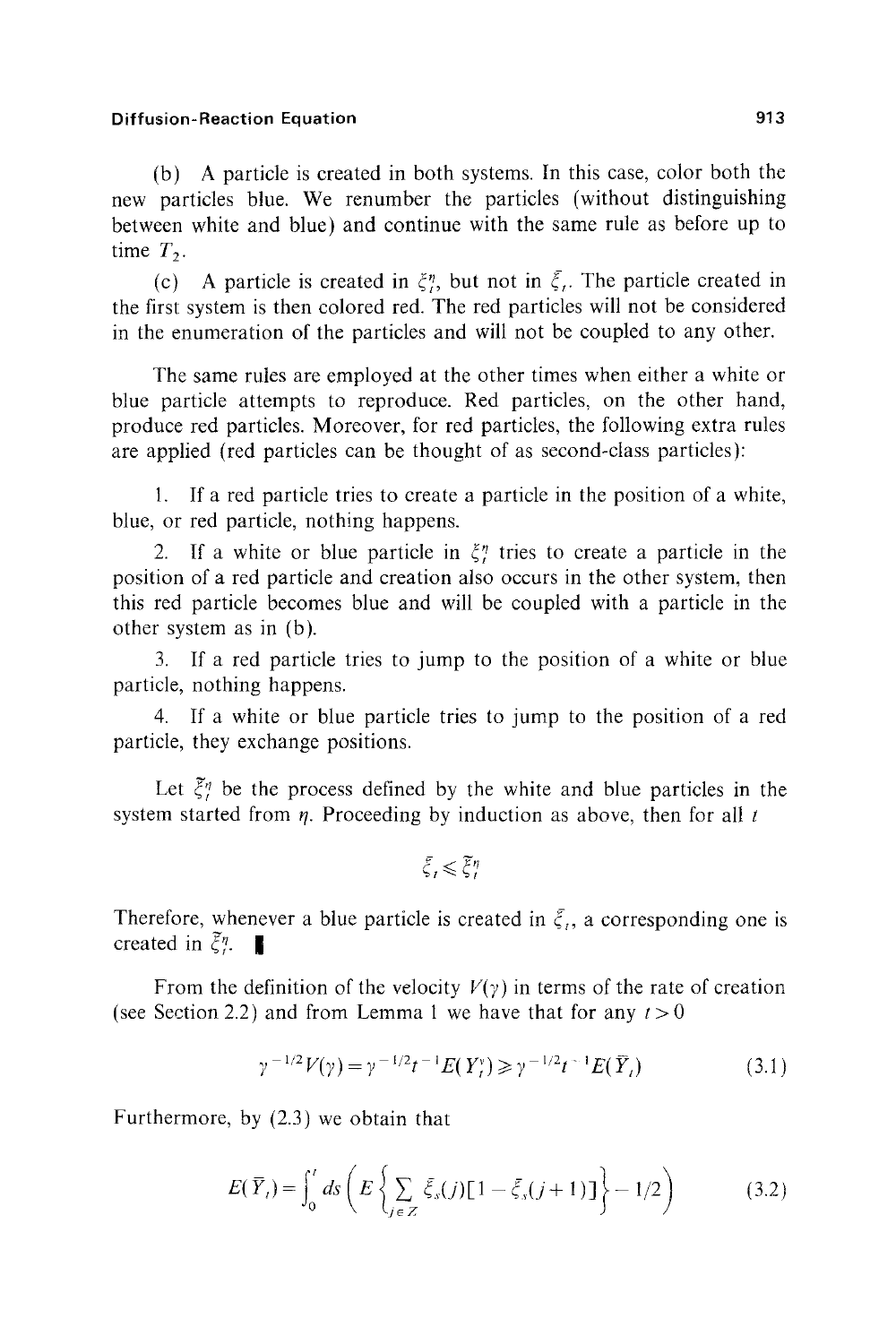Let  $a_1, a_2 \in \mathbb{R}$ ,  $a_1 > a_2$ . By (2.1) and Lemma (3.5) in Ref. 2 it follows that for all  $s > 0$ 

$$
\lim_{\gamma \to \infty} \gamma^{-1/2} \sum_{j=\lfloor \gamma^{-1/2} a_1 \rfloor}^{\lfloor \gamma^{-1/2} a_1 \rfloor} E(\bar{\xi}_s(j)[1-\bar{\xi}_s(j+1)])
$$
\n
$$
= \int_{a_2}^{a_1} dx \, u(x,s)[1-u(x,s)] \tag{3.3}
$$

where  $u(x, s)$  is the solution of (1.1) with initial data  $u(x, 0) = 1$ ,  $x \le 0$ ;  $u(x, 0) = 0, x > 0.$ 

As mentioned in the introduction, it is known (see Ref. 10, theorem (K.P.P.) p. 34, and Ref. 11) that as  $t \to \infty$ ,  $u(x+m(t),t)$  converges uniformly in x to  $\phi^*(x)$ , the traveling front solution satisfying (1.2) with  $f(\phi_c)=\dot{\phi}_c(1-\phi_c)$  and  $c=\sqrt{2}$ , where  $m(t)$  is the median of u  $\lceil u(t, m) = 1/2 \rceil$ .

Hence, for any positive b,  $b < +\infty$ ,

$$
\lim_{s \to \infty} \int_{-b + m(s)}^{b + m(s)} dx \, u(x, s) [1 - u(x, s)]
$$
\n
$$
= \int_{-b}^{b} dx \, \phi^*(x) [1 - \phi^*(x)] \qquad (3.4)
$$

Taking supremum over  $b$  and using  $(1.2)$  finishes the proof.

**Part 2:** 

$$
\limsup_{\gamma \to \infty} \gamma^{-1/2} V(\gamma) \leqslant \sqrt{2}
$$

*Proof.* The basic strategy is to again compare the process starting at v with the process starting at  $\eta_{-}$ . Instead of  $Y_i^v$ , we now use  $X_i^v$  to compute the velocity  $V(y)$ .

The first step is to realize that

$$
E(X_t^{\nu}) \leqslant E(\bar{X}_t) \tag{3.5}
$$

This follows by coupling  $\xi_i^v$  and  $\xi_i$  so that whenever a particle of  $\xi_i^v$  and of  $\xi$ , occupy the same site, they attempt to jump and to reproduce at the same random times. It is easy to see that for this coupling  $\xi_i^v \in \xi_i$ ; (3.5) therefore holds. Now, for any  $y$ ,

$$
\gamma^{-1/2} V(\gamma) = \gamma^{-1/2} t^{-1} E(X_t^{\gamma}) \le \gamma^{-1/2} t^{-1} E(\bar{X}_t)
$$
  
 
$$
\le y + E(\gamma^{-1/2} t^{-1} \bar{X}_t; \bar{X}_t \ge \gamma^{1/2} t y)
$$
 (3.6)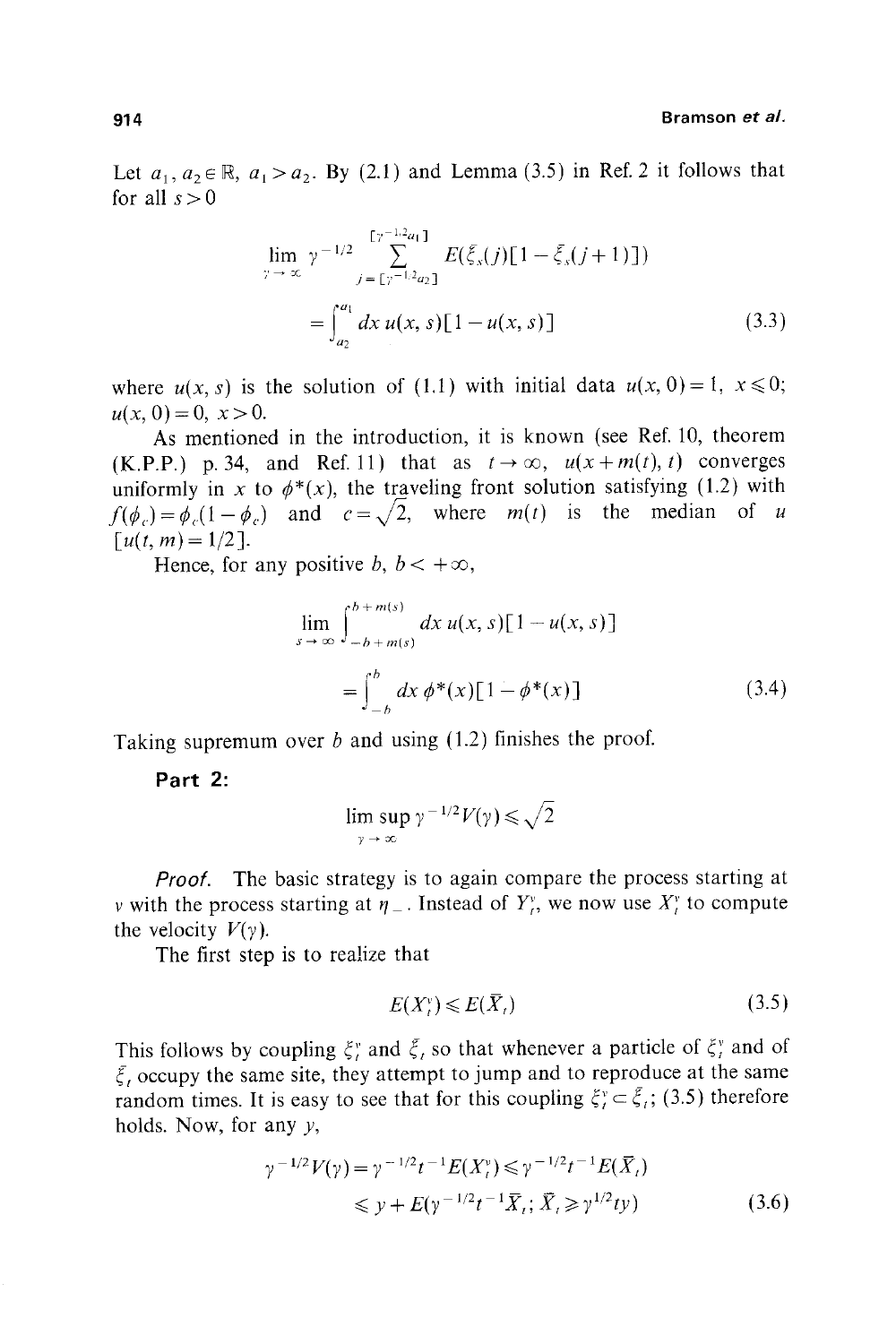But  $|\bar{X}_i|$  is bounded by an appropriate Poisson random variable with mean  $(y + 1)$  t. Therefore,

$$
E(\bar{X}_t^2) \le (\gamma + 1) t + (\gamma + 1)^2 t^2 \tag{3.7}
$$

Using the Schwarz inequality, it follows from (3.7) that

$$
E(\gamma^{-1/2}t^{-1}\bar{X}_t; \bar{X}_t \ge \gamma^{1/2}ty)
$$
  
\n
$$
\le \gamma^{-1/2}t^{-1}[E(\bar{X}_t^2)]^{1/2}[P(\bar{X}_t \ge \gamma^{1/2}ty)]^{1/2}
$$
  
\n
$$
\le [\gamma^{-1}(1+\gamma)^2 + (1+\gamma^{-1})t^{-1}]^{1/2}[P(\bar{X}_t \ge \gamma^{1/2}ty)]^{1/2}
$$
 (3.8)

Part 2 will thus follow from (3.6) and (3.8), if we show that for any  $y > \sqrt{2}$ , there exist  $\rho$ ,  $c > 0$ , and  $\gamma_0 = \gamma_0(y)$  such that for any  $\gamma > \gamma_0$ 

$$
P(\{\bar{X}_t \ge \gamma^{1/2}ty\}) \le C\gamma t^2 e^{-\rho t}
$$
\n(3.9)

The proof of (3.9) is long, so we shall break it into several steps. The basic idea is to apply the exponential Chebyshev inequality to a system of branching random walks  $\zeta$ , which dominates  $\zeta$ . We begin by constructing ζ,

*Step 1.* Construction of  $\zeta$ .

Particles are assumed to reproduce and to jump to neighboring sites.

As in  $\zeta$ , particles give birth to new particles at each nearest neighbor site independently at rate *1/2;* here, however, more than one particle is allowed per site.

Particles are assumed to move according to the following scheme. For each site at which there is more than one particle, select one of them, e.g., choose the first one to arrive at a given site. Associate with these particles a stirring substructure.  $(15)$  That is, at each occupied site *i*, the corresponding particle jumps to  $i + 1$  (resp.  $i - 1$ ) at rate  $\gamma/2$ , at which time the particle at  $i+1$  (resp.  $i-1$ ), if present, is required to jump to i. Particles at occupied pairs of sites thus exchange positions at rate  $\gamma$ . When there is more than one particle at a given site, the particles that have not been selected jump to neighboring sites at rate  $\gamma/2$ .

Denote by  $\zeta_i(i)$  the number of particles at site i for this process under  $\zeta_0 = \eta_{-}$ . It is not difficult to check that

$$
\bar{\xi}_i(i) \leq \zeta_i(i) \qquad \text{for} \quad i \in \mathbb{Z} \tag{3.10}
$$

*Step 2.* Structure of  $\zeta$ .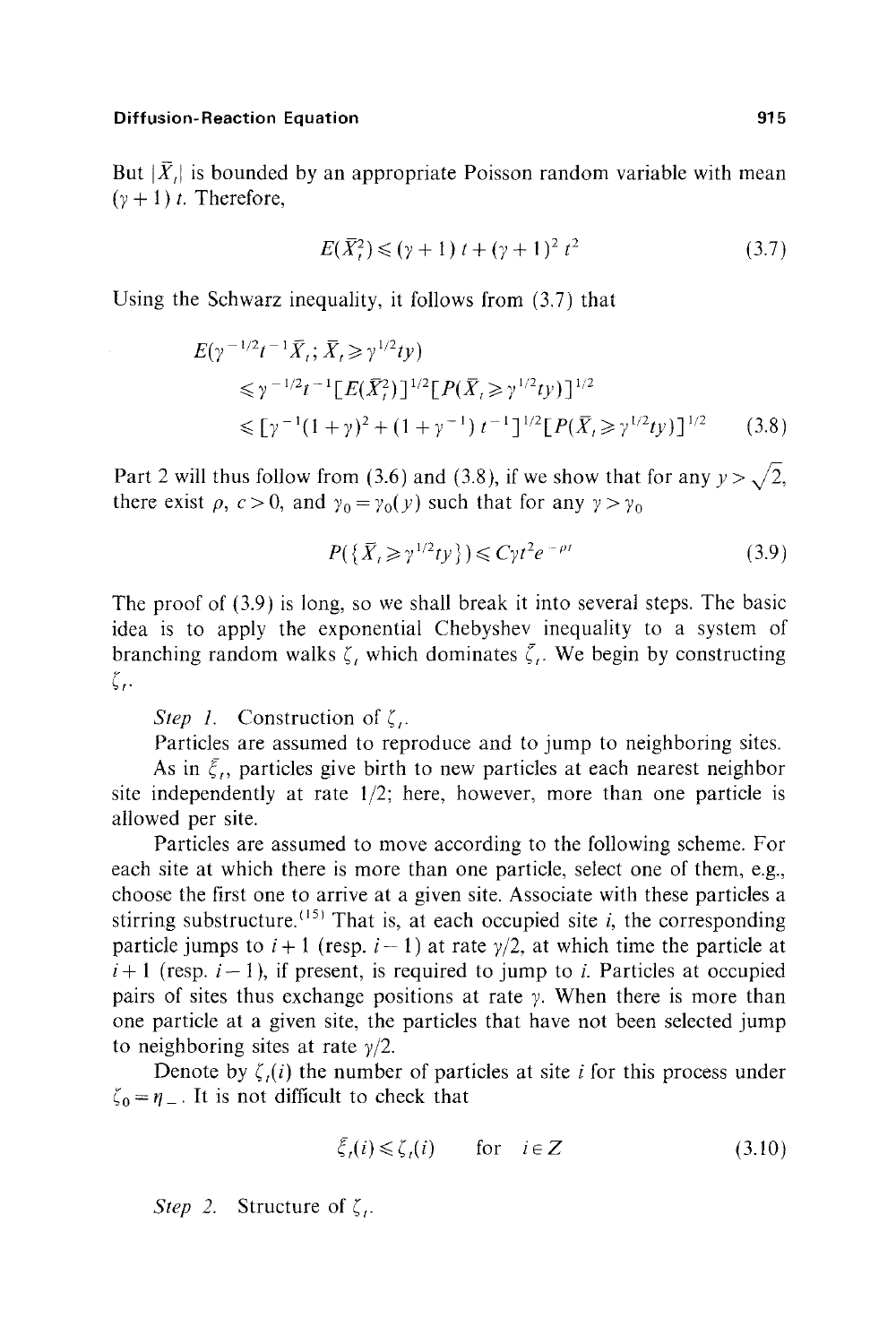We shall denote by  $(\zeta_{t}^{n}, t \ge 0)$  the progeny in  $(\zeta_{t}, t \ge 0)$  of the particle starting at time zero at the site  $-n$ . Also denote by  $z_n(t)$  the position of the members of  $\zeta_t^n$  that are furthest to the right, and set

$$
z(t) = \max_{n \ge 0} (z_n(t))
$$
\n(3.11)

From (3.10) it follows that for any  $y > 0$ ,

$$
P(\bar{X}_t \ge \gamma^{1/2}yt) \le P(z(t) \ge \gamma^{1/2}yt)
$$
  
\$\le \sum\_{n=0}^{\infty} P(z\_n(t) \ge \gamma^{1/2}yt)\$ (3.12)

In order to obtain bounds on  $z_n(t)$ , we need to introduce some notation for the branches of the process  $\zeta_i^n$ . Let  $J(\sigma)$  denote the branch associated with the sequence  $\sigma = (\sigma_1, \sigma_2,...)$  of O's and l's in the following way. At time zero start following the particle originally at the site  $-n$ . When this particle first reproduces, we continue to follow it if  $\sigma_1 = 0$ , whereas we follow its offspring if  $\sigma_1 = 1$ ; let  $T_1^{\sigma}$  denote this reproduction time. Continue to follow this particle until time  $T_2^{\sigma}$ , its next reproduction time. If  $\sigma_2 = 0$ , continue to follow the parent, whereas if  $\sigma_2 = 1$ , follow its offspring. Proceeding in this manner, one can inductively define the branch  $J(\sigma)$  and the reproduction times  $T_k^{\sigma}$ ,  $k = 1, 2,...$ . For convenience, let  $T_0^{\sigma} = 0$ . Also, set

$$
L_t^{\sigma} = \max\{k: T_k^{\sigma} \leq t\}
$$

and define  $x^{\sigma}(t)$  as the position of the branch  $J(\sigma)$  at time t. Then

$$
\Delta_i = x^{\sigma}(T_i^{\sigma}) - x^{\sigma}(T_i^{\sigma} - 0)
$$

is the jump that  $J(\sigma)$  undergoes at time  $T_i^{\sigma}$ . ( $A_i=0$  if  $\sigma_i=0$ , and  $A_i=\pm 1$ otherwise.)

*Step 3. Behavior along branches.* It is easy to check that

$$
x^{\sigma}(t) = x^{\sigma}(T_1^{\sigma} - 0) + [x^{\sigma}(T_2^{\sigma} - 0) - x^{\sigma}(T_1^{\sigma}) + \Delta_1] + \cdots
$$
  
+ 
$$
[x^{\sigma}(t) - x^{\sigma}(T_L) + \Delta_L]
$$

where  $L = L^{\sigma}$ . Consequently,

$$
x^{\sigma}(s) - \sum_{i=1}^{L_s^{\sigma}} \Delta_i + n, \qquad 0 \le s \le t \tag{3.13}
$$

is a random walk  $W(s)$  with rate  $\gamma$  and  $W(0) = 0$ . To control the total effect up to time t of reproduction, i.e.,  $\sum_{i=1}^{L^p_i} A_i$ , we introduce the event

$$
A(M_n, t) = \{ \forall \sigma, L_t^{\sigma} \leqslant M_n t - 1 \}
$$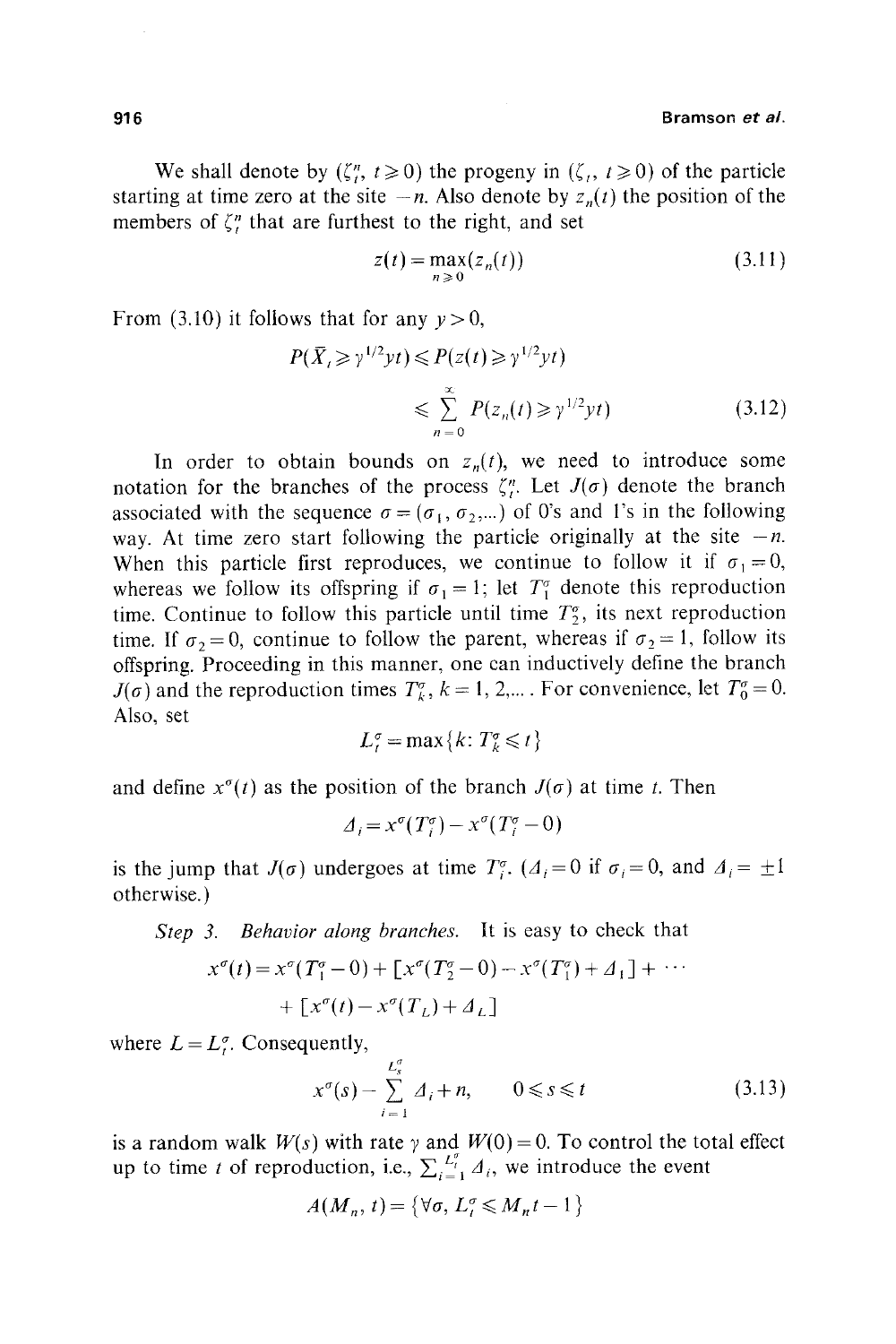$A(M_n, t)$  is the event that by time t no branch of  $\zeta_i^n$  has more than  $M_n t - 1$ births.

We now prove that for  $M_n$  large enough,

$$
P((A(M_n, t))^c) \le e^{-M_n t/2}
$$
\n(3.14)

To see this, first note that

$$
(A(M_n, t))^c = \bigcup_{\sigma} \left\{ T^{\sigma}_{[M_n t]} \leq t \right\} \tag{3.15}
$$

and write

$$
T_{[M_{n}t]}^{\sigma} = \sum_{i=1}^{[M_{n}t]} (T_{i}^{\sigma} - T_{i-1}^{\sigma})
$$

Now for all  $\sigma$  and i,  $\tau_i^{\sigma} = T_i^{\sigma} - T_{i-1}^{\sigma}$  are independent exponential random times of parameter 1. We therefore obtain for all  $\beta > 0$  the following exponential Chebyshev inequality:

$$
P(T^{\sigma}_{\lfloor M_{n'}\rfloor} \leq t) \leq [\exp(\beta t)][E(\exp(-\beta \tau^{\sigma}_{i}))]^{[M_{n'}]}
$$
  
= [\exp(\beta t)](1 + \beta)^{-[M\_{n'}]}

Now, to check whether  $A(M_n, t)$  occurs, one has only to follow the  $2^{M_{n}t}$ branch segments ( $\sigma_1$ ,  $\sigma_2$ ,...,  $\sigma_{M_{\text{ref}}}$ ). Therefore, from (3.15)

$$
P((A(M_n, t))^c) \leqslant 2^{M_n t} e^{\beta t} (1+\beta)^{-\lfloor M_n t \rfloor}
$$

For  $\beta = 2$  and  $M_n$  large enough, one obtains

$$
P((A(M_n, t))^c) \leq e^{-M_n t/2} \tag{3.16}
$$

On the other hand, it follows from the definition of  $A(M_n, t)$  that for any o

$$
A(M_n, t) \cap \left\{ x^{\sigma}(t) \ge \gamma^{1/2} y t \right\}
$$
  

$$
\subset \left\{ x^{\sigma}(t) - \sum_{i=1}^{L_n^{\sigma}} A_i + n \ge \gamma^{1/2} y t - M_n t + n \right\}
$$
(3.17)

One therefore obtains from (3.13) and the exponential Chebyshev inequality for the random walk that for any  $\theta > 0$ 

$$
P(A(M_n, t) \cap \{x^{\sigma}(t) \ge y^{1/2}yt\})
$$
  
\n
$$
\le P(W(t) \ge y^{1/2}yt - M_nt + n)
$$
  
\n
$$
\le \exp[t\gamma(\cosh \theta - 1) - \gamma^{1/2}\theta t(y - M_n\gamma^{-1/2}) - n\theta]
$$
 (3.18)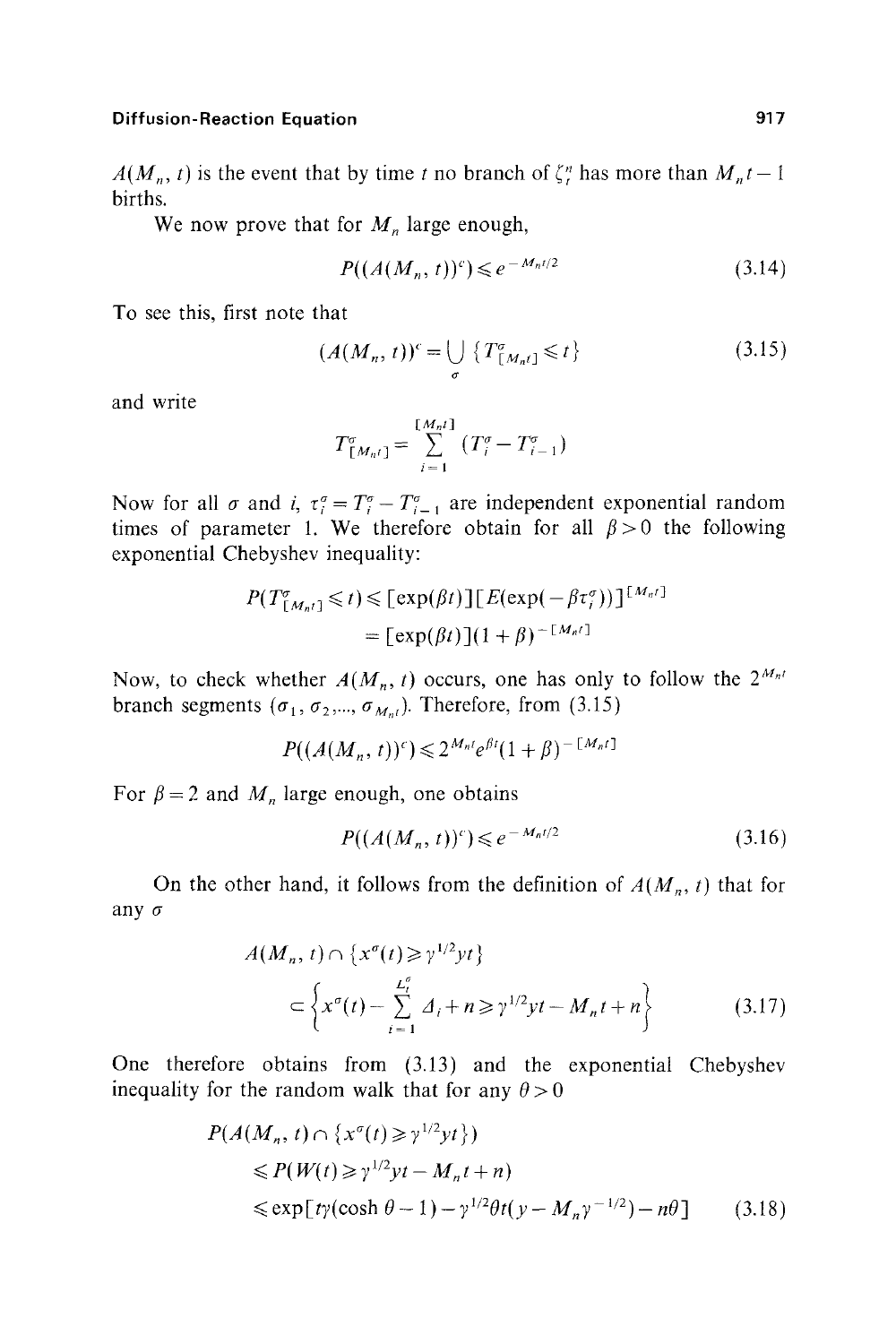#### **918 Bramson** *et al.*

*Step 4. Conclusion.* We are finally in a position to prove (3.10). Set  $M_n = M$  for  $n < \gamma t^2$  and  $M_n = 2 \log n$  for  $n \ge \gamma t^2$ . Then, by (3.12), (3.14), and (3.18), we obtain

$$
P(\overline{X}_t \ge \gamma^{1/2} yt) \le \sum_{n=0}^{\infty} \mathbb{E} \left( \sum_{\sigma} \mathbb{1}_{\{x^{\sigma}(s) \ge \gamma^{1/2} yt\}}, A(M_n, t) \right)
$$
  
+  $P((A(M_n, t))^c)$   

$$
\le \sum_{n=0}^{\infty} E(|\zeta^n|) \exp[-n\theta + \theta t M_n + t \gamma(\cosh \theta - 1 - \gamma^{1/2} y \theta)]
$$
  
+  $\gamma t^2 e^{-Mt/2} + \sum_{n=\lfloor yt^2 \rfloor + 1}^{\infty} n^{-t}$  (3.19)

Set  $\theta = y^{-1/2}y$  and expand cosh  $\theta$  up to the third power. We obtain that the first term in the last inequality of (3.19) is bounded by

$$
\exp\{t[-y^2/2 + \gamma^{-1/2}My + O(y^4/\gamma)]\}
$$
  
\n
$$
\times (\exp t) \sum_{n=0}^{\lceil \gamma l^2 \rceil} \exp(-ny/\sqrt{\gamma})
$$
  
\n
$$
+ \exp[t(-y^2/2 + O(y^4/\gamma))] \sum_{n=\lceil \gamma l^2 \rceil+1}^{\infty} \exp(-ny/2\sqrt{\gamma})
$$
  
\n
$$
\leq 2\gamma^{1/2}y^{-1} \exp\{-t[y^2/2 - 1 - \gamma^{-1/2}My + O(y^4/\gamma)]\}
$$
(3.20)

For any fixed  $y > \sqrt{2}$  and M, we can find  $y_0$ , depending on y and M, such that for any  $\gamma \ge \gamma_0$ 

$$
y^2/2 - 1 - \gamma^{-1/2}My + O(y^4/\gamma) > 0
$$

Thus, (3.9) follows from (3.19) and (3.20).  $\blacksquare$ 

# **4. EXTENSIONS**

It is natural to consider the more general class of systems on Z for which a particle attempts to jump from  $i$  to  $j$  according to some probability  $p(i, j) = p(0, j - i)$  with  $p(0, k) = p(0, -k)$ ; and a particle at i attempts to create another at *j* with probability  $q(i, j) = q(0, j - i)$ . One can extend Theorems 1 and 2 to the case where  $p(\cdot, \cdot)$  is as before and  $q(0, 1)$  +  $q(0, -1) = 1$ . The proofs are then essentially the same. We can also extend part of these results when  $p(\cdot, \cdot)$  and  $q(\cdot, \cdot)$  are irreducible and the interactions have finite range, i.e., there exists an  $L < \infty$  such that  $p(0, k) =$  $q(0, k) = 0$  if  $|k| > L$ . In this case: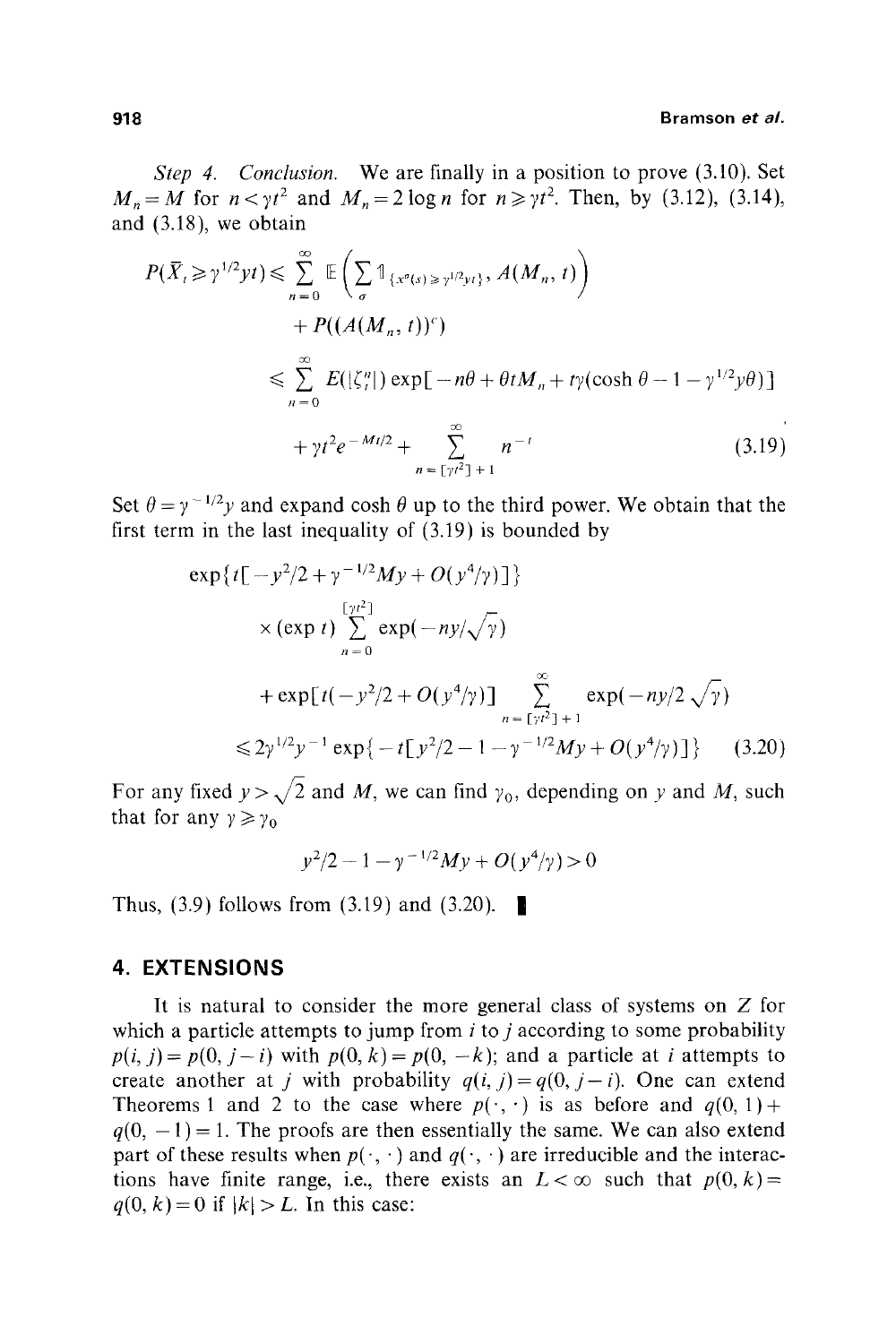- 1. Theorem 1 is still true. The proof is essentially the same as before.
- 2. The corresponding DR equation is

$$
\frac{\partial u(x,\,t)}{\partial t} = \frac{D}{2} \frac{\partial^2 u(x,\,t)}{\partial x^2} + u(x,\,t) \left[1 - u(x,\,t)\right]
$$

where

$$
D = \sum_{i \in Z} i^2 p(0, i)
$$

This result is not stated in Ref. 6, but follows using the same techniques. Note that traveling fronts exist for velocities larger than or equal to  $c_D^* = (2D)^{1/2}$ .

3. The upper bound

$$
\limsup_{\gamma \to \infty} \gamma^{-1/2} V(\gamma) \leqslant c_D^*
$$

can be obtained in the same way as before.

# **ACKNOWLEDGMENTS**

We would like to thank A. Kerstein for bringing this question to our attention and for valuable discussions. We also thank the Institute for Mathematics and its Applications, University of Minnesota, which provided the facilities for joining the upper and lower bounds. P. C., A. DeM., P. F., and R. H. S. thank the Rutgers Mathematics Department for their kind hospitality.

This work was partially supported by CNPq (Brazil), CNR (Italy), FAPESP (Brazil), and the NSF (grants DMS-831080 and DMR81-14726).

# **REFERENCES**

- 1. A. De Masi, N. Ianiro, A. Pellegrinotti, and E. Presutti, A survey of the hydrodynamical behavior of many particle systems, in *Studies in Statistical Mechanics,* Vol. II, J. L. Lebowitz and E. W. Montroll, eds. (North-Holland, Amsterdam, 1984).
- 2. E. Presutti, Collective Phenomena in Stochastic Particle Systems, Proceedings, BiBOS Conference-Bielefeld.
- 3. H. Spohn, Equilibrium fluctuation for some stochastic particle systems, in *Statistical*  Physics and Dynamical Systems, J. Fritz, A. Jaffe, and D. Szàsz, eds. (Birkhäuser, Boston, 1985).
- 4. J. Fritz, The Euler equation for the stochastic dynamics of a one-dimensional continuous spin system, Preprint (1986).